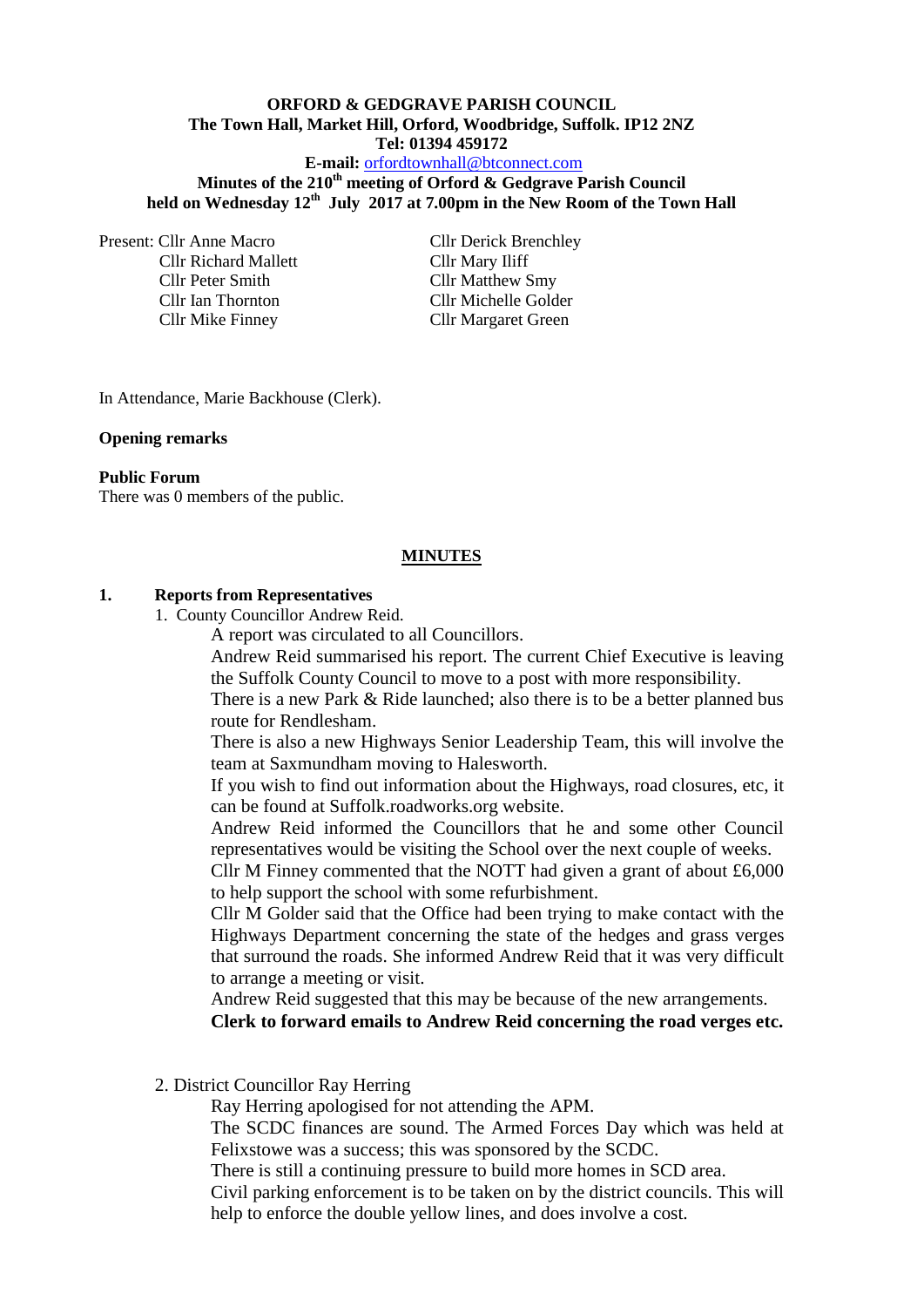The local leisure centres are to be improved. Work is underway in Woodbridge, with Leiston and Felixstowe following.

Better broadband connection is to have money available in a grants pot to enable communities to put in an alternative solution.

There is encouragement for all Council Tax bills to be paid by direct debit.

SCDC are taking trying to eliminate fly tipping. This does happen occasionally and should be reported if seen. There are also rules that may be enforced concerning dog fouling.

Cllr M Finney asked if there was any news about Sizewell.

Ray Herring replied that at the moment all was quiet.

Andrew Reid commented that the phase three consultation had been postponed until the back end of next year.

Cllr M Finney asked if the sale of the old Council Offices was of a cash benefit to SCDC.

Ray Herring said that the new offices had been purchased and the excess cash had been placed in reserves.

- **2. Apologies for absence:** Cllr J Howard, Cllr J Robinson, Cllr M Iliff & Cllr A Macro
- **3. Declarations of interest:** None
- **4. Applications for dispensation:** None
- **5. It was unanimously agreed that the minutes of the 209th Parish Council Meeting held on Wednesday 14th June 2017.**

# **6. Matters arising from the 209th Parish Council Meeting held on 14th June 2017.**

Cllr M Golder reported that the village pump area had been started but the area only has about 3 inches of soil before there is a layer of bricks. It was suggested that the soil be removed and a layer of shingle placed down with planters on the top. There is still some money in the donation pot to fund this.

This was agreed by all the Councillors.

Cllr M Finney commented that Kiwi had cut through the BT cable when replacing the fence posts on the recreation ground. Kiwi did call at every house affected by this and reported what had happened.

Cllr M Golder informed the Councillors that Kiwi would be back to replace the fence posts along Mundays Lane when BT had confirmed the location of the cable. Kiwi did not wish to cut through another section of cable.

Cllr I Thornton commented about the number of signs around the village advertising the ice cream cart. He had counted at least 11 boards, 6 of which are still left out when they were not trading. There are also a table and chairs on the village green next to the ice cream trailer; no permission has been granted for this. Regardless has only 2 signs and the Riverside Tea Rooms have only 2 signs.

Cllr M Smy commented that there are a lot of signs on the quay, some of which may not be necessary.

#### **Clerk to email the Ice Cream seller.**

Cllr M Finney said that there is a brown sign advertising an information point. Where is the information point?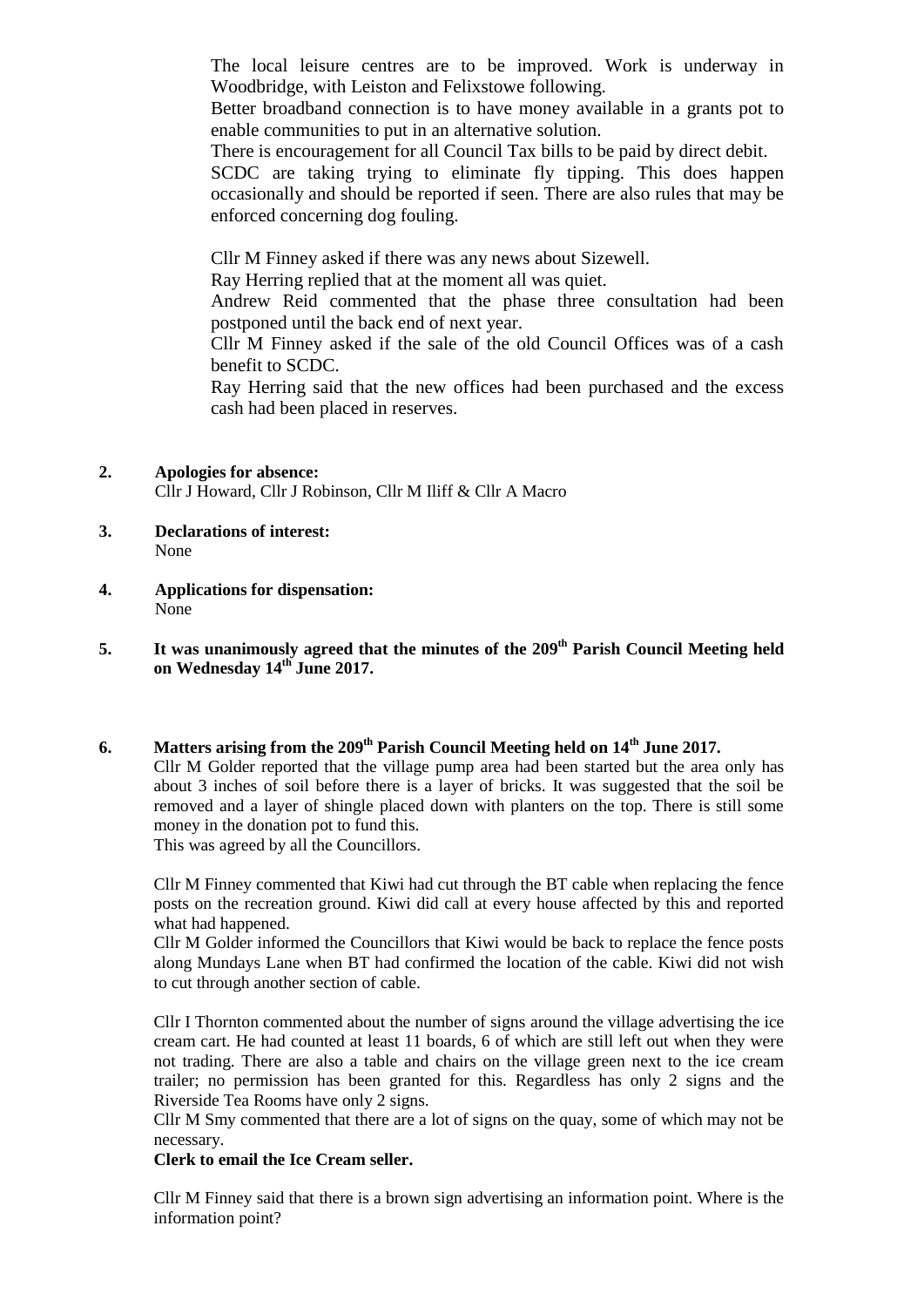Cllr M Green commented that there are maps down the quay. Cllr P Smith suggested that we should have a policy for the number of signs, a-boards etc. **Clerk to google a signs policy.**

## **7. Finance**

7.1 The Council received, noted and approved the cheques and balances from  $1<sup>st</sup>$  June –  $30<sup>th</sup>$ June 2017.

Cllr D Brenchley asked what the £45 which was paid into our account in Framlingham was relating to.

The Clerk replied that she would find out what the £45 was regarding.

7.2 The Council noted and approved the quarterly accounts up to the end of June.

# **8. Planning**

 **DC/17/2219/FUL & 2220/LBC – Merchant House, Broad Street, Orford** This was a request for new pitched roof dormers to replace an existing dormer and roof light. The Council had no objection to this proposal.

# **DC/17/2500/FUL – 10 Peacocks Pyghtle, Orford**

This was a request for a single storey rear/side extension. Cllr I Thornton reported that this was a single storey wrap around, there are many house in Peacocks Pyghtle with extensions. The Council had no objection to this proposal.

# **DC/17/2678/TPO – Car Park of Castle Close, Mundays Lane, Orford**

This was a request to fell one copper beech – in decline and overcrowded by adjacent tree; to remove a lower limb from adjacent lime tree. Cllr R Mallett reported that he had been to have a look at this and could see no problem with the work that was to be carried out. The Council had no objection to this proposal.

## **DC/17/2637/TCA – Ruffles Cottage, 64 Quay Street, Orford**

 $T1 - Oak - this was a request to reduce the crown spread by approximately$ 1 metre to shape.

T2 & T3 – Plum – this was a request to coppice and allow to regenerate to contain it to a more manageable size due to the amount of bird lime being deposited in the rear garden and patio area.

The Council had no objection to this proposal.

## **Other notifications**

 **2 Unicorns, Pump Street, Orford –** Planning permission has been permitted.

## **9. Parish Council Business:-**

## **(1) Street Cleaner – holiday cover, road signs**

Cllr M Golder reported that the Clerk and she had a meeting with Jon Cheney to discuss holiday cover for the street cleaning. We wondered if John Cheney senior would be interested in undertaking this role while Jon was on holiday. As John is self-employed he could invoice us for payment. Jon said he would ask his father and reply to us.

It was also agreed that when it was a quiet time in the village he should spend some time cleaning road signs when there are no bins to empty.

#### **(2) Re-adoption of the Suffolk Code of Conduct**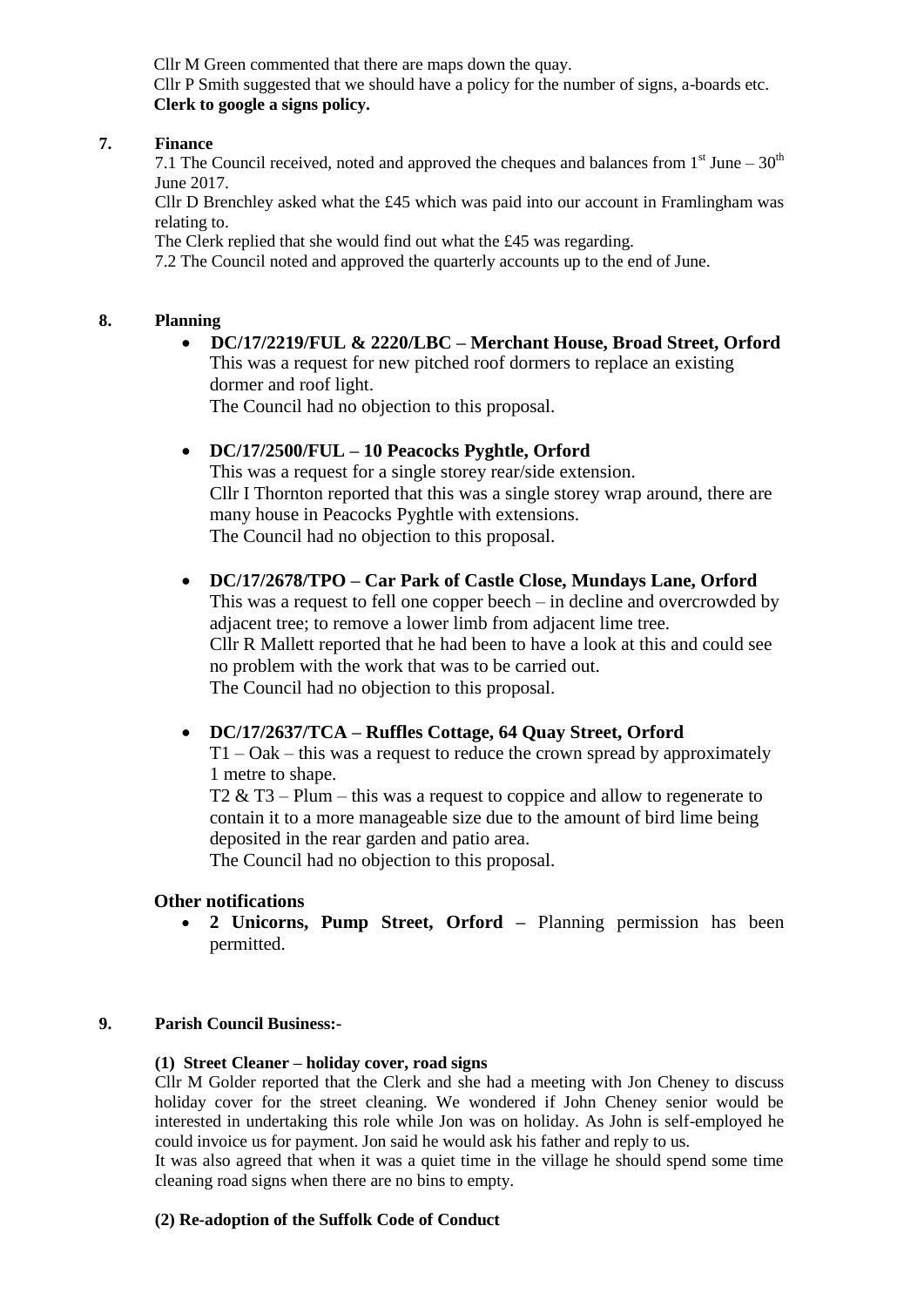Cllr M Finney proposed that the Suffolk Code of Conduct should be adopted; this was seconded by Cllr I Thornton and agreed by all.

# **(3) Adoption of; Disciplinary Procedure, Grievance Procedure, Volunteer Policy, Memorial Bench Policy and Equal Opportunities Policy**

After some discussion, Cllr M Finney proposed that we adopt all the policies; this was seconded by Cllr P Smith and agreed by all.

# **(4) Trees - update**

Cllr M Golder reported that a tree had been removed down Quay Street due to Health & Safety as it was very wobbly and could fall down at any point. It had been commented that a lot of the trees that have been removed are not being replaced. We only have £1,000 in our tree budget and some of that has already been spent on removing the Quay Street tree.

In the schedule we received from Elite last year, the roadside of the recreation ground on Mundays Lane was mentioned, as it would need the crowns lifted to a height of 5 metres, which at the time would cost  $£750 + VAT$ .

Cllr M Golder asked the other Councillors whether a suggestion of sponsoring a tree would be a good idea. The cost of the trees is about £45 and we need at least 7- 8 in the village.

Cllr R Mallett asked why the tree in Quay Street had been removed.

Cllr I Thornton asked where the trees need to be replaced.

Cllr R Mallett reported that we can not necessarily replace like for like as if the trees are diseased this may be passed on.

# **Clerk to ask Elite to visit and give a quote for the Mundays Lane trees and the cost to replace trees.**

Cllr M Golder asked the Councillors if we should place a notice in the Village voice asking if anyone would wish to sponsor a tree.

Cllr M Finney suggested that Cobra Mist would be willing to sponsor a tree.

Cllr I Thornton said that the NOTT would also sponsor one, and maybe we could ask the Orford Business Association.

Cllr M Golder reported that the village green in Front Street was becoming over grown from plants/shrubs around Martley. This has been previously cut back by Suffolk Coastal Norse.

It was suggested that a polite letter be written to the home owners of Martley asking if they wished to organise and pay for this work or whether the PC should organise it.

# **Clerk to write a letter to the homeowner of Martley.**

Cllr M Golder informed the Councillors that she would be purchasing a highlighter pen for every Councillor, this will enable them to highlight any issue or query they may have with the minutes, before they attend the meeting. This will improve efficiency and ensure the meetings take less time.

## **10. Correspondence**

## **Barclays Bank**

Cllr M Golder read out a letter from Barclays Bank informing us of the closure of the branch in Saxmundham.

**Ian & Suzanne Ballentine**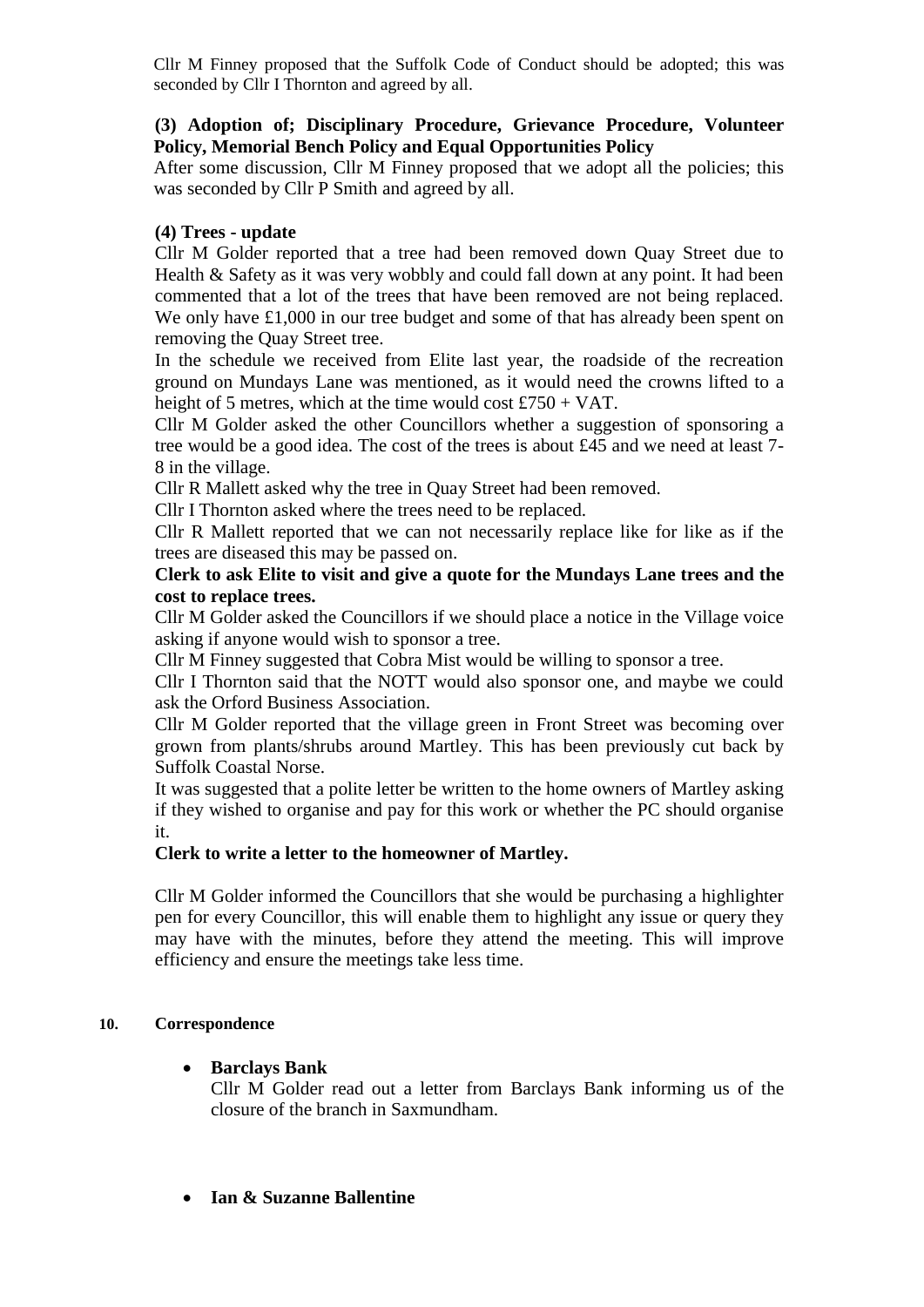Cllr M Golder read out an email from the Kings Head concerning the village feast. They wish to not close the square but to hold the village feast in the same place at the Suffolk Day, (which was on the village green in Front Street and beside the Kings Head.

Cllr M Finney said that the market square has been closed off before and is not difficult to organise. Has Cllr A Macro organised the closure?

The Clerk replied that Cllr A Macro had not organised this.

Cllr M Finney said that he would organise the road closure and speak to Guy Marshall concerning the BBQ.

Cllr I Thornton said that he would be willing to assist Cllr M Finney with putting out tables and chairs.

**Clerk to reply to the Kings Head.**

## **Alex Smith**

Cllr M Golder read out an email from Alex Smith offering to provide a quote for any handyman work that may arise on the PC. He stated that he is able to complete most types of handyman jobs at a reasonable cost.

It was agreed by all to reply to the email thanking him and stating that we would bear him in mind in the future.

#### **Clerk to reply to Alex Smith**

# **Derek Forbes**

Cllr M Golder read out part of an email from Derek Forbes which stated that a tennis club does not exist.

Cllr M Smy reported that the tennis courts were originally paid for by a grant.

Cllr M Golder commented that when A Golder was employed by the Recreation Ground Charity he used to complete the grounds maintenance in the tennis courts, but when he changed to be employed by the PC he was informed by the PC that he should not complete that work on behalf of the PC.

Cllr I Thornton reported that the tennis group pay money into a separate bank account.

Cllr M Finney asked if the PC receives any of this income.

Cllr M Golder replied that the tennis group is part of the Recreation Ground Charity.

Cllr D Brenchley reported that the PC is custodian trustees of the Recreation Ground Charity although we have no say in what happens on the recreation ground.

Cllr I Thornton stated that if the Recreation Ground Charity closes then it will all be returned to the PC.

Cllr M Golder commented that the tennis group money would have to be spent on the tennis courts.

Cllr M Finney asked who paid for the nets.

Cllr M Smy reported that there is a multisport surface in one of the courts, and at one point the tennis group wished to change this to a tennis court only, but they were not given permission to change it.

Cllr I Thornton commented that we have been told that the cost to resurface the tennis courts is a cost of £15,000.

Cllr P Smith asked if the tennis group are part of another organisation. Is there a constitution? We could ask the tennis group some questions about the agreements. Some people have their own keys to the tennis courts.

Cllr I Thornton suggested that we speak to Laura at the garage to see how the tennis courts are booked.